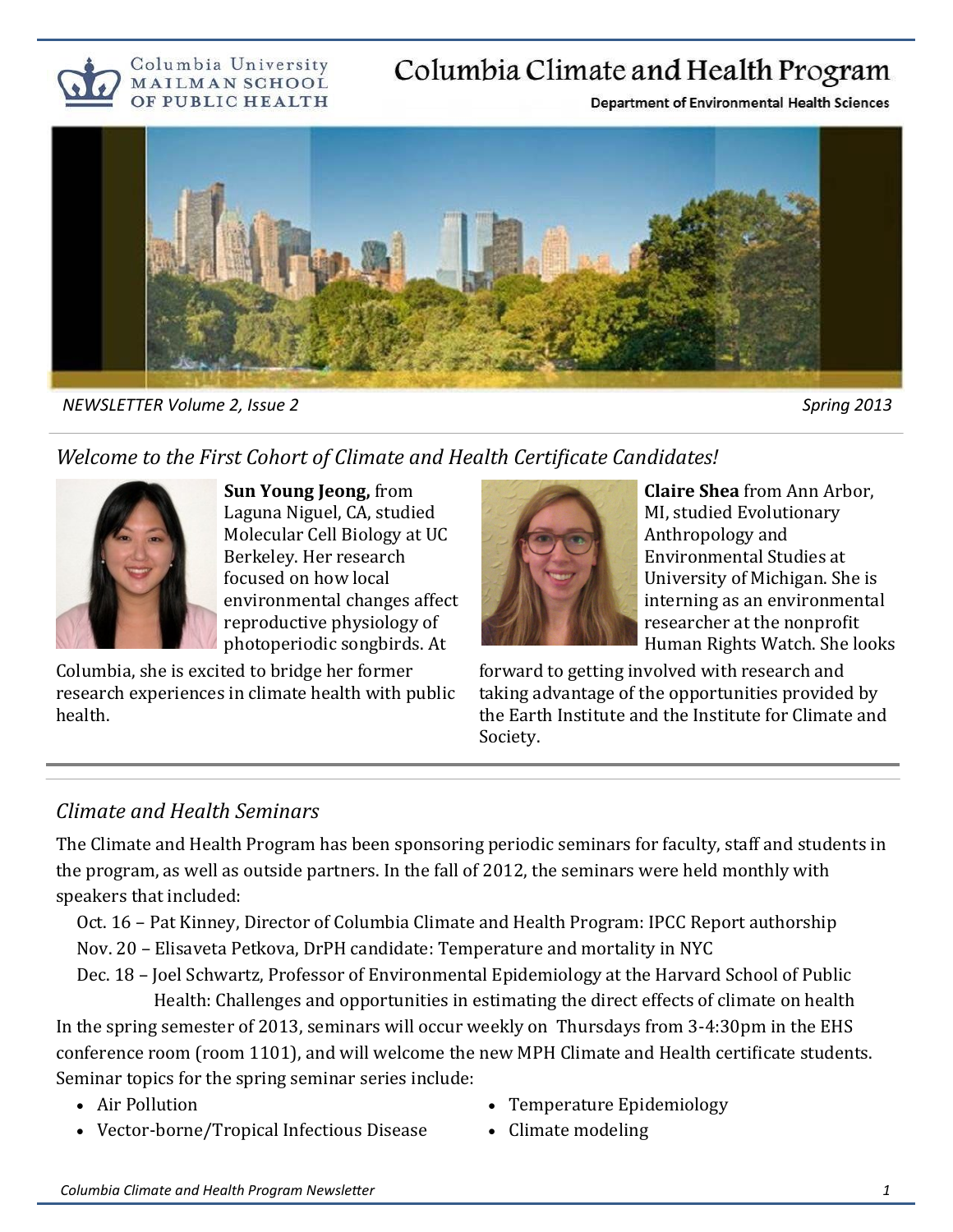#### *Faculty in the News*

#### **Hurricane Sandy may have long-term impacts on public health** November 6, 2012

# **ClimateWire**

**NBCNEWS.com** 

The New York Times



**Dr. Patrick Kinney** discussed some of the health impacts from Hurricane Sandy, including spoilage of food from power outages, lack of routine medical care, leaking of raw sewage into the NYC rivers, and mobilization of toxic chemicals on the streets. Further, with NYC being densely populated, "you have a lot more people in harm's way."

Read full article [here.](http://www.eenews.net/public/climatewire/2012/11/06/2)

#### **Many Factors Contribute to Flu**

December 3, 2012



**Dr. Jeffrey Shaman** talked about the link between flu emergence and absolute humidity on NBC's Nightly News interview aired online. He said that studies have shown that absolute humidity is strongly linked with survival and transmission of the flu virus in temperate regions. As the planet warms with climate change, it is certain that the temperature and absolute humidity will increase; however it is uncertain how this will play out in Earth's complex system. He has generated forecast models of flu in NYC and hopes to issue weekly flu forecasts.

See interview [here.](http://video.msnbc.msn.com/nightly-news/50061785/#50059271) Read articles on [NBCNEWS.com,](http://www.msnbc.msn.com/id/49986556/ns/health-cold_and_flu/t/cloudy-chance-flu-study-offers-influenza-forecast/#.UMeZGiqF_vh) [Environmental News Network,](http://www.enn.com/top_stories/spotlight/45267) and [CBS DC.](http://washington.cbslocal.com/tag/jeffrey-shaman/)

#### **The Budding Health Care Costs of Climate Change**

December 10, 2012



**Dr. Kim Knowlton**, raised challenges in quantifying costs of health care from natural disasters, like Hurricane Sandy, which may become more frequent with the projected changes in climate. She mentions that it is particularly difficult because of the challenges in linking the health effects to the hurricane, as health conditions do not develop immediately. "There is no set methodology widely recognized to put these number together."

Read full article [here.](http://green.blogs.nytimes.com/2012/12/10/the-budding-health-care-costs-of-climate-change/)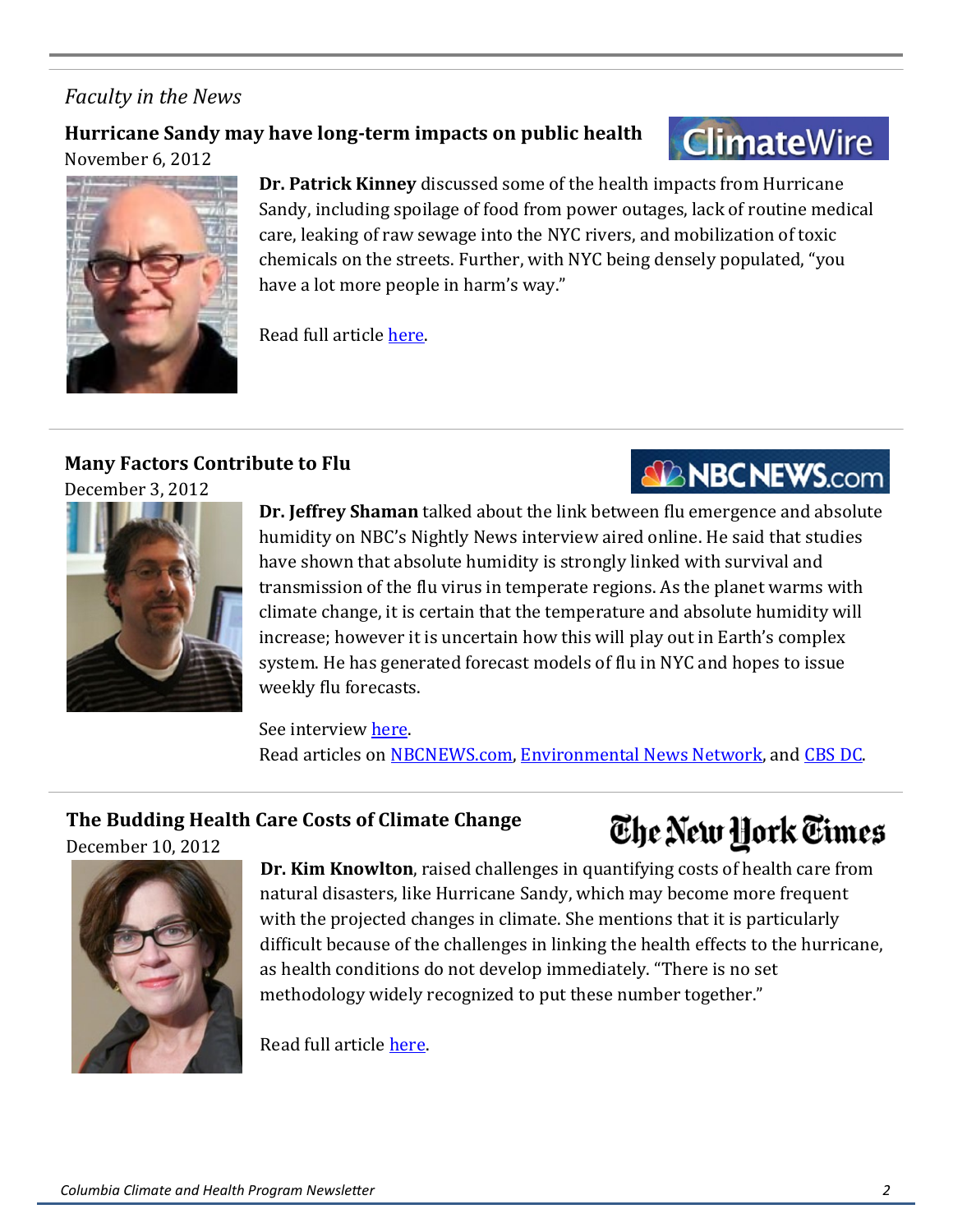#### *On-Going Projects*

Early in 2013, **Drs. Darby Jack and Patrick Kinney** and PhD student, **Ashlinn Quinn**, will be kicking off a new randomized trial of clean-burning cook stoves as a cost-effective intervention to improve infant health



outcomes from birth through one year of age in Ghana, Africa. The project will enroll 1100 mother/infant pairs over the next three years, and examine effects of cooking smoke on birth weight as well as pneumonia in early life. Over half the world's population relies on smoky solid rules to meet their daily energy needs, an exposure that has been estimated by WHO to result in upwards of 1.6 million premature deaths each year.

**James Tamerius**, a

postdoctoral research scientist and an Earth Institute fellow, is working with **Dr. Jeffrey Shaman** to identify potential transmission "hotspots" that may be located in subways, cafes, buses and other public



spaces in NYC by sampling for common respiratory viruses. They aim to improve our understanding of the mechanisms that drive transmission of respiratory pathogens, such as influenza and the viruses responsible for the common cold. They are also exploring the effects of humidity and other environmental factors on the viability of the pathogens and transmission processes.

**Ying Li**, a postdoctoral research scientist, is working with **Drs. Patrick Kinney** and **Darby Jack** to assess the public health impacts of fine particulate matter ( $PM_{2.5}$ ) in the U.S. They are focusing on



quantifying premature mortality among adults in the continental U.S. associated with long-term exposure to ambient black carbon, a significant component of  $PM_{2.5}$ . The aim is to inform the development of the most cost-effective control strategies to reduce total PM2.5-related premature mortality.

**Wan Yang**, a postdoctoral research scientist, is developing a number of models and data assimilation systems for generating skillful, short-term (5-day to 3-month) predictions of epidemic



influenza with **Dr. Jeffrey Shaman**. They incorporate observations of influenza incidence into mathematical models of influenza transmission dynamics to project influenza virus outbreaks and hope to use these models to issue flu forecasts.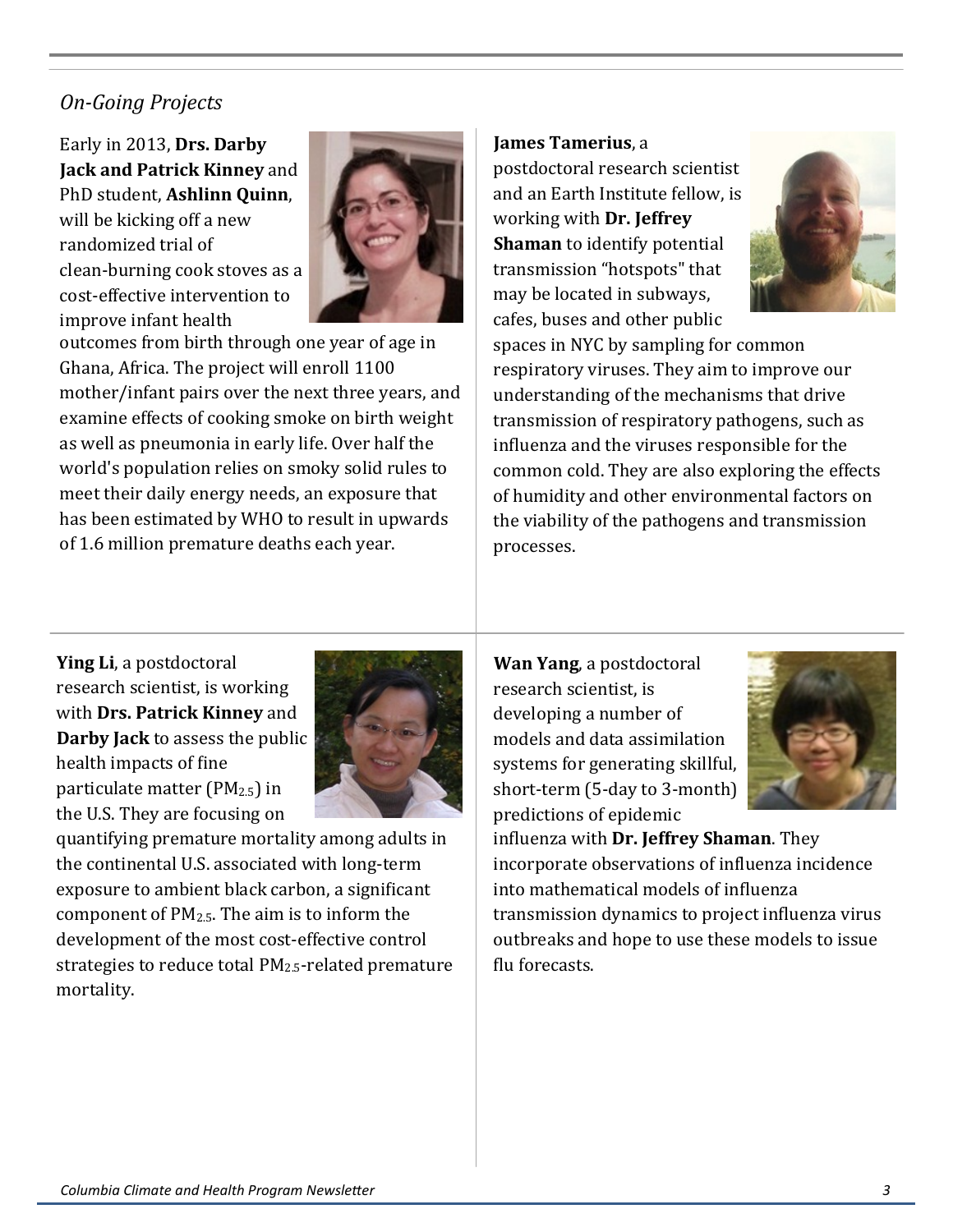#### *Recent Findings*

#### **The Role of Weather in Meningitis Outbreaks in Navrongo, Ghana: A Generalized Additive Modeling Approach**

*Affiliated Investigator: Madeleine Thomson*



Bacterial (meningococcal) meningitis outbreaks occur annually during the dry season between December and May in the 'meningitis belt' of Africa. High temperatures coupled with low humidity are hypothesized to favor the conversion of benign meningococcal meningitis bacteria in the nose and throat to a pathogen by damaging the mucosa and lowering the immune defense. The relationship between weather and meningitis is particularly highlighted within the context of climate change, where global warming and altered precipitation patterns may favor conditions for meningitis spread. This paper assessed the association between the number of reported meningitis cases and various weather variables over 11 years in Navrongo, Ghana. The models pointed to the relevance of weather and pollution variables (i.e current month's average maximum temperature and previous month's relative humidity and CO emissions due to fires), and conclude that weather is robustly responsible for explaining some of the variation in meningitis counts.

Learn more about the study [here.](http://www.mailman.columbia.edu/academic-departments/environmental-health/climate-health-program/role-weather-meningitis-outbreaks-n)

### **Climate Change and Children's Health—A Call for Research on What Works to Protect Children**

*Affiliated Investigator: Perry Sheffield* 

Climate change affects children's health through increased air pollution, more weather-related disasters, more frequent and intense heat waves, decreased water quality and quantity, food shortage and greater exposure to toxicants. As a result, children experience greater risk of mental disorders, malnutrition, infectious diseases, allergic diseases, and respiratory diseases. We strongly need mitigation measures like reducing carbon pollution emissions, and adaptation measures such as early warning systems and post-disaster counseling. To this end, future children's health research should focus on: 1) identifying whether climate change impacts are modified by gender, age, and socioeconomic status; 2) refining outcome measures of vulnerability to climate change; 3) projecting disease burden under climate change scenarios; 4) exploring disease burden related to climate change in low-income countries; and 5) identifying the most cost-effective mitigation and adaptation actions for children.



Learn more about the study [here.](http://www.mailman.columbia.edu/academic-departments/environmental-health/climate-health-program/climate-change-and-childrens-health)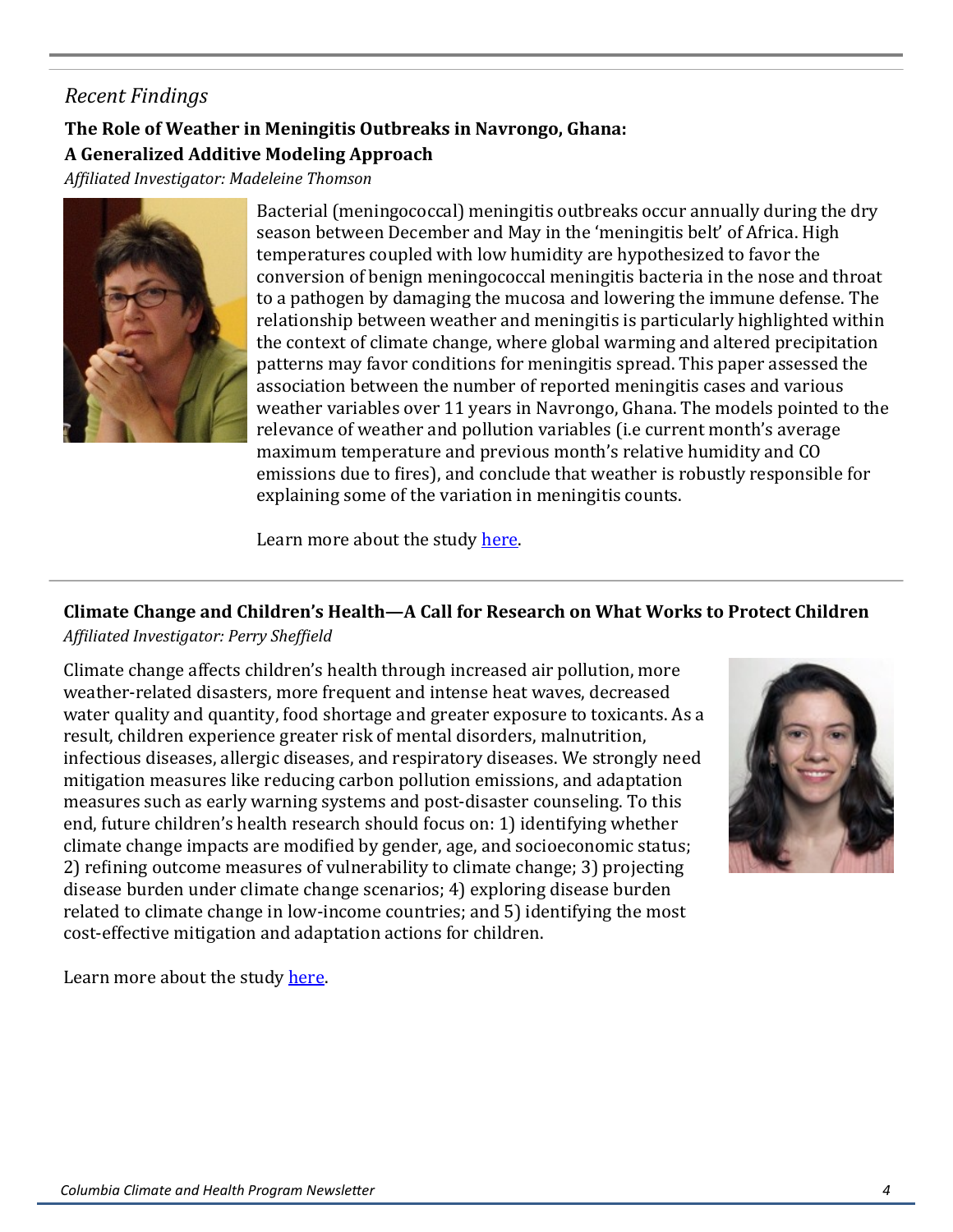Read more about CCRUN [here.](http://ccrun.org/)

#### *Fellow Highlight*

**Jaime Madrigano,** postdoctoral Earth Institute fellow

Jaime is working with Dr. Kinney and the NYC Department of Health and Mental Hygiene on assessing vulnerability to heat-related mortality in NYC. She is also working on quantifying health and climate benefits from NYC policies and initiatives. Her dissertation work at Harvard University focused on mechanisms and modifiers in the association between air pollution, temperature, and health. A paper from that work entitled "Temperature, Myocardial Infarction, and Mortality: Effect Modification by Individual and Area-Level Characteristics" was recently accepted for publication in the journal Epidemiology.

#### *Goldmann Student Merit Award*

**Haruka Morita**, MPH, a recent alumna of the Mailman School of Public Health, the Climate and Health Program coordinator, received the Goldmann Student Merit Award from the Public Health Association of New York City (PHANYC) at the Annual Award Ceremony at the Interchurch on November 14, 2012. She received this award for her paper entitled "Climate Change Impacts on Plant Phenology," which was originally written for a class taught by Dr. Patrick Kinney called Climate Change Impacts on Public Health she took as a graduate student. Her paper highlights the impacts of increasing temperature and atmospheric carbon dioxide concentrations on plant phenology, and how this impact can lead to increasing respiratory illnesses.

Learn more about PHANYC [here.](http://www.phanyc.org)

#### *Consortium for Climate Risk in the Urban Northeast (CCRUN) Annual Meeting*

**Dr. Patrick Kinney**, **Jaime Madrigano** (postdoctoral student), and **Haruka Morita**  (Program Coordinator), attended the Annual Meeting for CCRUN at Drexel University in Philadelphia on November 8th and 9th. CCRUN conducts stakeholderdriven research that reduces climate-related vulnerability and advances opportunities for adaptation in the urban Northeast (Boston to New York City to Philadelphia). Dr. Kinney, Jaime, and Haruka are a part of the Health sector, which focuses on health impacts of climate change; other sectors include Water and Coasts. the Health team from the Columbia Climate and Health Program is focusing on assessing effects of heat on mortality as well as vulnerability indicators in NYC. Future areas of study for CCRUN include impacts from Hurricane Sandy.